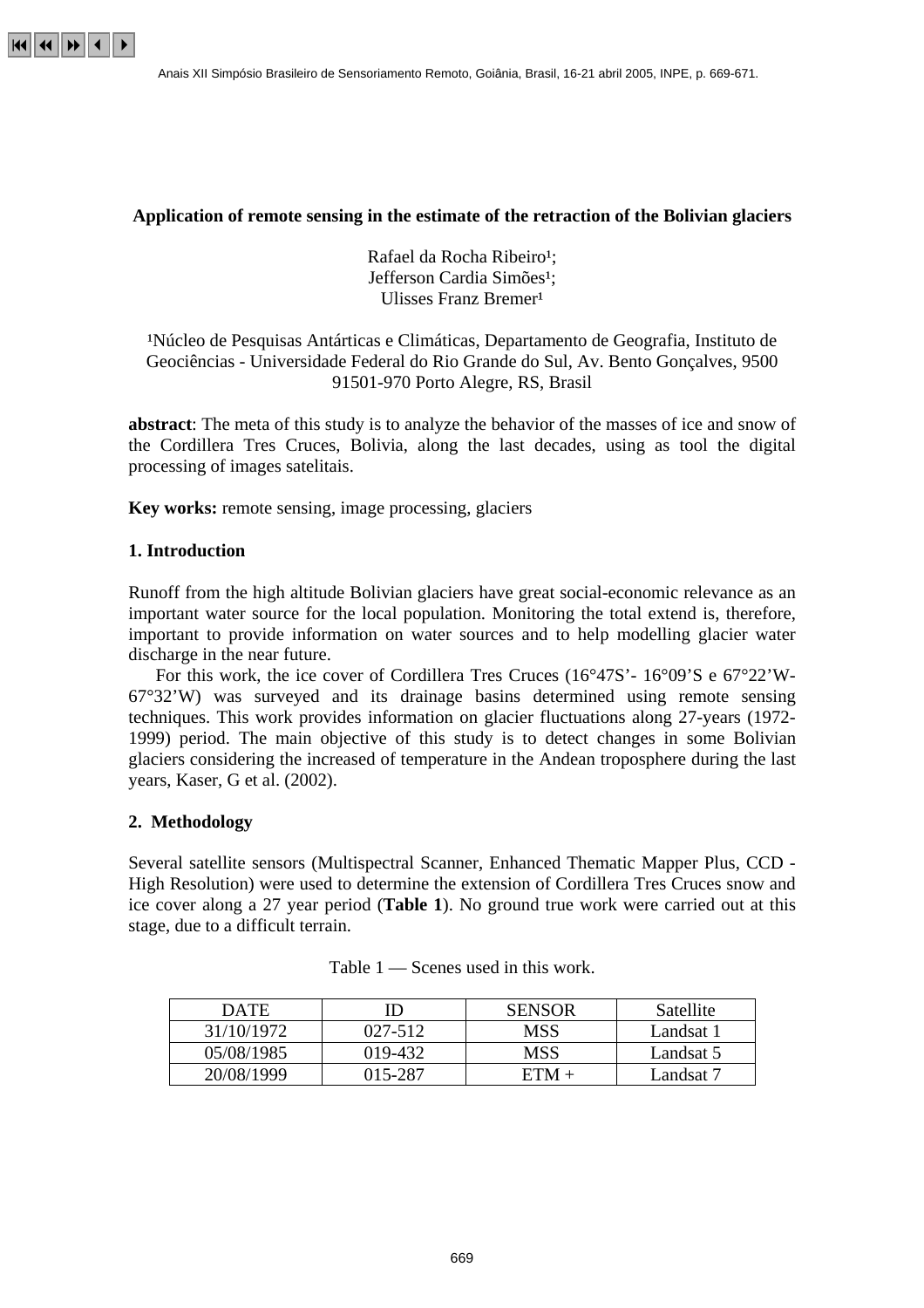Band 7 of the Landsat MSS (0.8–1.1 µm) was used to provide the 1972 and 1985 scenes. This band has the lowest snow and ice reflectance (reduces saturation), allowing to separate glacier facies from the surrounding outcrops. The rate between band 4 (0.76-0.90 µm) and band 5 (1.55-1.75 µm) of the ETM sensor (Landsat 7) gives a better definition of the glacier surface in the 1999 scene.

 This relationship reduces the interference of the terrain irregularities and shadows. We have tried to use a 2003 scene obtained by the new Brazilian-Chinese satellite CBERS-2's CCD sensor, but this was not used as surface features were hidden by a recently deposited snow layer

 Geometric correction (**Table 2**) was applied to all scenes, using as topographic base the map published by the National Imagery and Mapping Agency, Inquisi, Bolivia (1: 250,000  $-1994$ ).

Table 2 – Control points, identified in the National Imagery and Mapping Agency map, used to correct geometrically the scenes of this work.

| <b>DATE</b> | # of Control Points | <i>Spatial resolution</i> | Pixel error |
|-------------|---------------------|---------------------------|-------------|
| 31/10/1972  |                     | 80 m                      | 2.89        |
| 05/08/1985  |                     | 80 m                      | - 20        |
| 20/08/1999  |                     | $30 \text{ m}$            | .02         |

### **3. Results And Discussion**

In August 1972 the Tres Cruces mountains had a total snow and ice cover of 46.7  $\text{km}^2$ , they lost  $15.3 \text{ km}^2$  (32%) of its area in 27 years. From 1972 to 1985 they lost 6.7 km<sup>2</sup>. For the period 1985-1999 (14 years) there was a total loss of 8.6 km<sup>2</sup> (i.e. 0.6 km<sup>2</sup> a<sup>-1</sup>).

 Two glacial drainage basins (A and B) were examined in detail to determine changes in extension and in transient snow line altitude. No clear change was observed for the snow line altitude in the two glaciers (**Table 3**), although the two images were taken at different time of the year. On the other hand, glacier a retreat at least 300 m from 1972 to 1999, in the SW. Basin B does not show signal of significant retreat during the same period.

|                  | Snow line altitude (m) |      | Glacier length (km) |            |
|------------------|------------------------|------|---------------------|------------|
|                  | 1972                   | 1999 | 1972                | <b>999</b> |
| <b>SECTION A</b> | 4940                   | 4980 | דר ר                | .94        |
| <b>SECTION B</b> | 5050                   | 5050 |                     | -37        |

Table 3- Drainage basins A and B in 1972 and 1999.

### **4. Conclusion**

Tres Cruces mountains lost  $32\%$   $(15.3 \text{ km}^2)$  of the ice cover in 27 years (FIG.1). If these retreat rates are kept for the next decades, Cordillera Tres Cruces glaciers may disappear in the next 50 years. Glaciometeorological studies are needed to examine the impact of the recent warming on the mass balance of these ice masses.